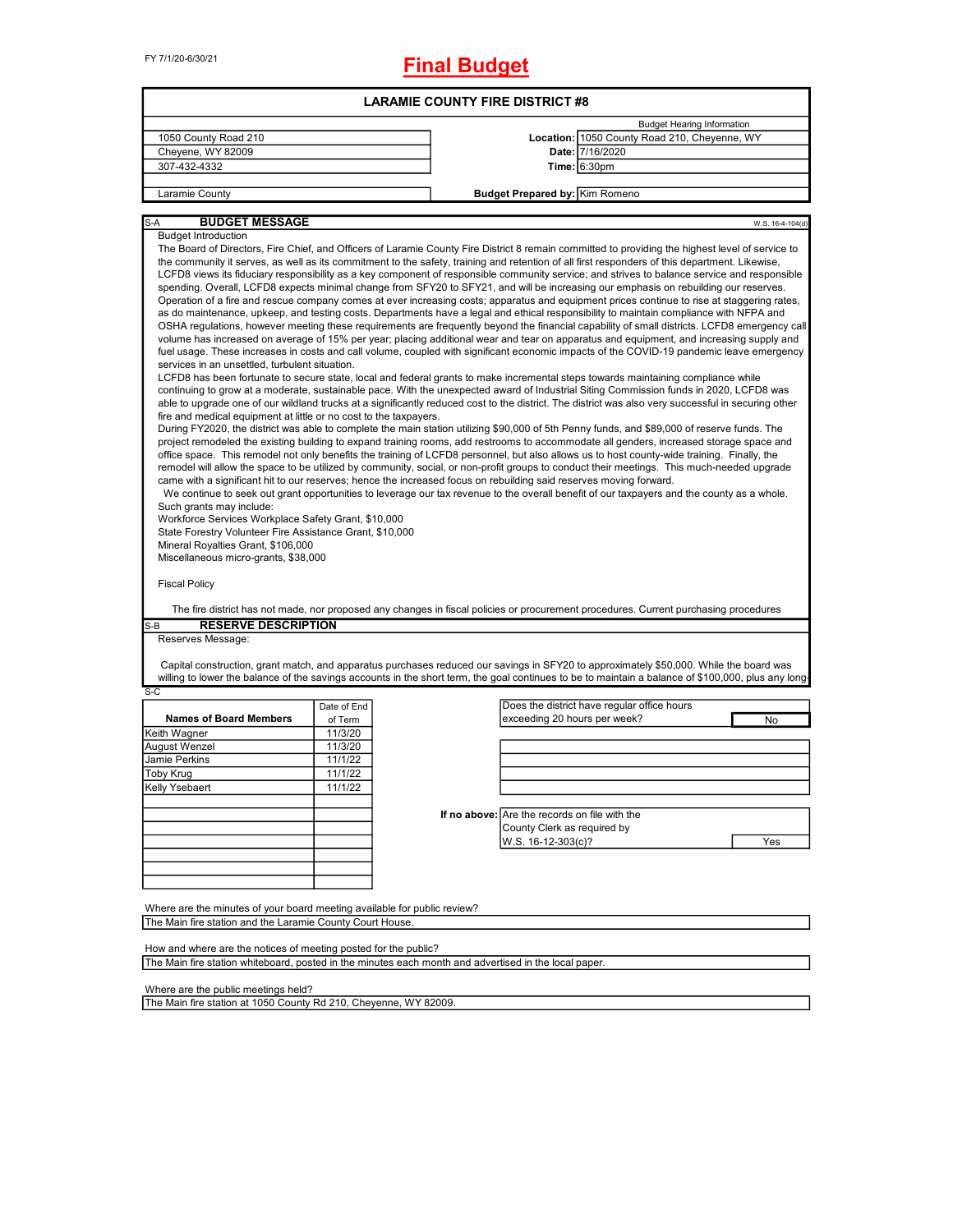## **FINAL BUDGET SUMMARY**

|       | <b>OVERVIEW</b>                                             | 2018-2019<br>Actual | 2019-2020<br>Estimated | 2020-2021<br>Proposed | Final Approval |
|-------|-------------------------------------------------------------|---------------------|------------------------|-----------------------|----------------|
| $S-1$ | <b>Total Budgeted Expenditures</b>                          | \$70,815            | \$1,079,492            | \$310,509             | \$310,509      |
| $S-2$ | <b>Total Principal to Pay on Debt</b>                       | \$0                 | \$149.328              | \$149,328             | \$149,328      |
| $S-3$ | <b>Total Change to Restricted Funds</b>                     | \$0                 | \$0                    | \$0 <sub>1</sub>      | \$0            |
|       |                                                             |                     |                        |                       |                |
| $S-4$ | <b>Total General Fund and Forecasted Revenues Available</b> | \$322,434           | \$1,192,547            | \$555,039             | \$555,039      |
|       |                                                             |                     |                        |                       |                |
| $S-5$ | Amount requested from County Commissioners                  | \$75,460            | \$171,000              | \$95,000              | \$95,000       |
|       |                                                             |                     |                        |                       |                |
| $S-6$ | <b>Additional Funding Needed:</b>                           |                     |                        | \$0                   | \$0            |

|                             | <b>REVENUE SUMMARY</b>                           | 2018-2019<br>Actual | 2019-2020<br>Estimated | 2020-2021<br>Proposed | <b>Final Approval</b>           |
|-----------------------------|--------------------------------------------------|---------------------|------------------------|-----------------------|---------------------------------|
|                             |                                                  |                     |                        |                       |                                 |
| $S-7$                       | <b>Operating Revenues</b>                        | \$0                 | \$0                    | \$0                   | \$0                             |
| $S-8$                       | Tax levy (From the County Treasurer)             | \$75.460            | \$81,000               | \$95,000              | \$95,000                        |
| $S-9$                       | <b>Government Support</b>                        | \$0                 | \$116,667              | \$133,333             | \$133,333                       |
| $S-10$                      | Grants                                           | \$11,660            | \$44,488               | \$58,000              | \$58,000                        |
| $S-11$                      | Other County Support (Not from Co. Treas.)       | \$0                 | \$90,000               | \$0                   | \$0                             |
| $S-12$                      | <b>Miscellaneous</b>                             | \$7,361             | \$8.566                | \$11.600              | \$11,600                        |
| $S-13$                      | <b>Other Forecasted Revenue</b>                  | \$0                 | \$623,873              | \$106,000             | \$106,000                       |
|                             | <b>Total Revenue</b>                             | \$94,481            | \$964,594              | \$403,933             | \$403.933                       |
| $S-14$<br>FY 7/1/20-6/30/21 |                                                  |                     |                        |                       | LARAMIE COUNTY FIRE DISTRICT #8 |
|                             |                                                  |                     |                        |                       |                                 |
|                             | <b>EXPENDITURE SUMMARY</b>                       | 2018-2019           | 2019-2020<br>Estimated | 2020-2021             | <b>Final Approval</b>           |
|                             |                                                  | Actual              |                        | Proposed              |                                 |
| $S-15$                      | <b>Capital Outlay</b>                            | \$25,871            | \$1,024,178            | \$234,428             | \$234,428                       |
| $S-16$                      | <b>Interest and Fees On Debt</b>                 | \$0                 | \$5,600                | \$5,600               | \$5,600                         |
| $S-17$                      | <b>Administration</b>                            | \$11,817            | \$12,311               | \$16,656              | \$16,656                        |
| $S-18$                      | <b>Operations</b>                                | \$25,695            | \$28,059               | \$40,500              | \$40,500                        |
| $S-19$                      | <b>Indirect Costs</b>                            | \$7,432             | \$9,344                | \$13,325              | \$13,325                        |
|                             |                                                  | \$0                 |                        |                       |                                 |
| <b>S-20R</b>                | <b>Expenditures paid by Reserves</b>             |                     | \$0                    | \$0                   | \$0                             |
| $S-20$                      | <b>Total Expenditures</b>                        | \$70,815            | \$1,079,492            | \$310,509             | \$310,509                       |
|                             |                                                  | 2018-2019           | 2019-2020              | 2020-2021             |                                 |
|                             | <b>DEBT SUMMARY</b>                              | Actual              | Estimated              | Proposed              | <b>Final Approval</b>           |
|                             |                                                  |                     |                        |                       |                                 |
| $S-21$                      | <b>Principal Paid on Debt</b>                    | \$0                 | \$149,328              | \$149,328             | \$149,328                       |
|                             |                                                  |                     |                        |                       |                                 |
|                             | <b>CASH AND INVESTMENTS</b>                      | 2018-2019           | 2019-2020              | 2020-2021             |                                 |
|                             |                                                  | Actual              | Estimated              | Proposed              | <b>Final Approval</b>           |
|                             |                                                  |                     |                        |                       |                                 |
| $S-22$                      | <b>TOTAL GENERAL FUNDS</b>                       | \$227,953           | \$227,953              | \$151,106             | \$151,106                       |
|                             | <b>Summary of Reserve Funds</b>                  |                     |                        |                       |                                 |
| $S-23$                      | <b>Beginning Balance in Reserve Accounts</b>     |                     |                        |                       |                                 |
| $S-24$                      | a. Sinking and Debt Service Funds                | \$0                 | \$0                    | \$0                   | \$0                             |
| $S-25$                      | b. Reserves                                      | \$0                 | \$0                    | \$0                   | \$0                             |
| $S-26$                      | c. Bond Funds                                    | \$0                 | \$0                    | \$0                   | \$0                             |
|                             | Total Reserves (a+b+c)                           | \$0                 | \$0                    | \$0                   | \$0                             |
|                             |                                                  |                     |                        |                       |                                 |
| $S-27$                      | Amount to be added                               |                     | \$0                    |                       |                                 |
| $S-28$<br>$S-29$            | a. Sinking and Debt Service Funds<br>b. Reserves | \$0<br>\$0          | \$0                    | \$0<br>\$0            | \$0<br>\$0                      |
| $S-30$                      | c. Bond Funds                                    | \$0                 | \$0                    | \$0                   | \$0                             |
|                             |                                                  |                     |                        |                       |                                 |
|                             | Total to be added (a+b+c)                        | \$0                 | \$0                    | \$0                   | \$0                             |
| $S-31$                      | <b>Subtotal</b>                                  | \$0                 | \$0                    | \$0                   | \$0                             |
| $S-32$                      | Less Total to be spent                           | \$0                 | \$0                    | \$0                   | \$0                             |
| $S-33$                      | TOTAL RESERVES AT END OF FISCAL YEAR             | \$0                 | \$0                    | \$0                   | \$0                             |
|                             |                                                  |                     |                        |                       |                                 |

*Budget Officer / District Official (if not same as "Submitted by")*

Date adopted by Special District

Cheyene, WY 82009 **DISTRICT ADDRESS:** 1050 County Road 210 **PREPARED BY:** Kim Romeno

**DISTRICT PHONE:** 307-432-4332

1/23/19 *Form approved by Wyoming Department of Audit, Public Funds Division Prepared in compliance with the Uniform Municipal Fiscal Procedures Act (W.S. 16-4-101 through 124) as it applies.*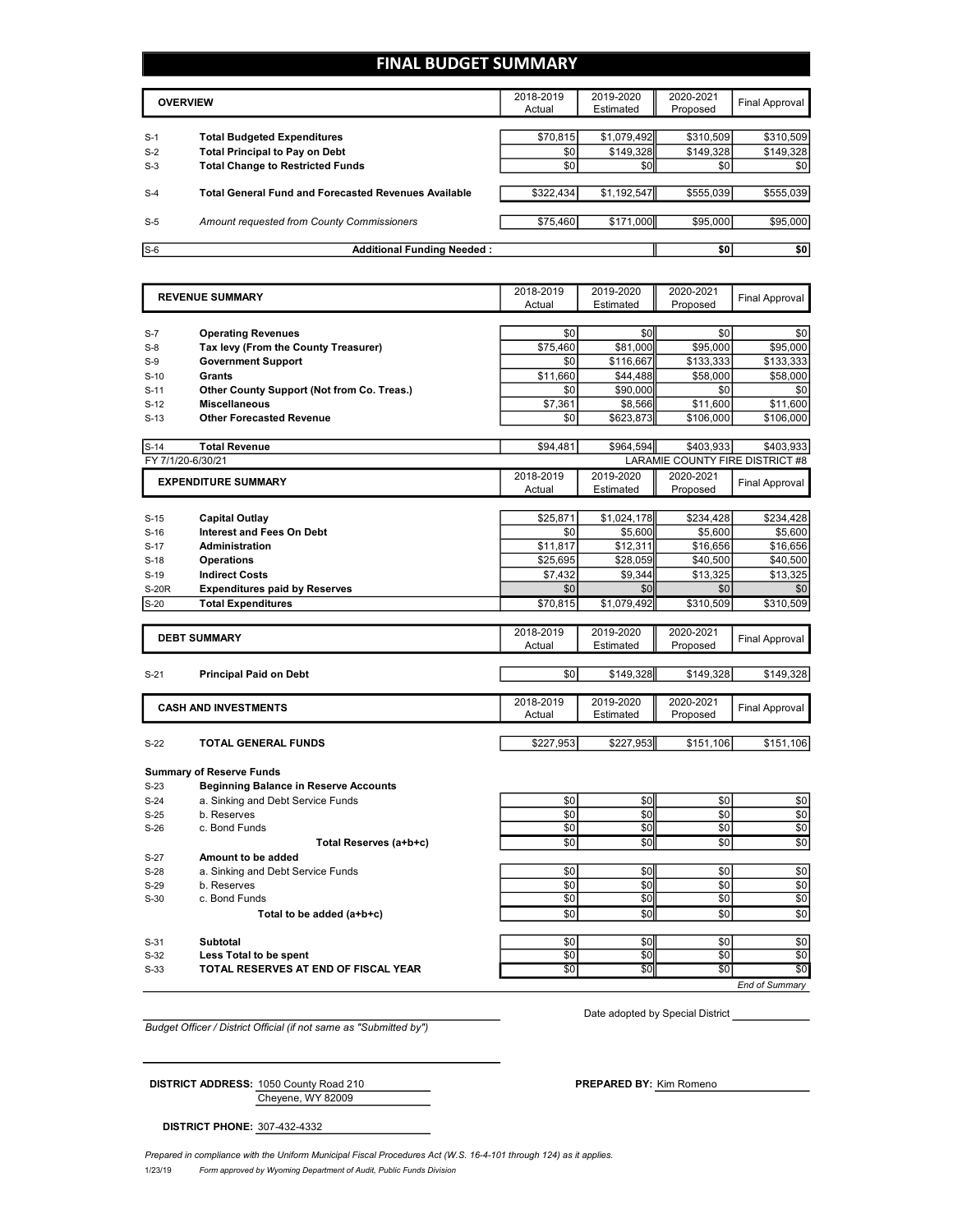# **Final Budget**

LARAMIE COUNTY FIRE DISTRICT #8

**FYE** 6/30/2021

|                    | <b>NAME OF DISTRICT/BOARD</b>                                           |                      |                     |                        |                       |                       |
|--------------------|-------------------------------------------------------------------------|----------------------|---------------------|------------------------|-----------------------|-----------------------|
|                    | <b>PROPERTY TAXES AND ASSESSMENTS</b>                                   |                      |                     |                        |                       |                       |
|                    |                                                                         |                      | 2018-2019<br>Actual | 2019-2020<br>Estimated | 2020-2021<br>Proposed | <b>Final Approval</b> |
| $R-1$              | <b>Property Taxes and Assessments Received</b>                          |                      |                     |                        |                       |                       |
| $R-1.1$            | Tax Levy (From the County Treasurer)                                    |                      | \$75,460            | \$81.000               | \$95,000<br>\$0       | \$95,000              |
| $R-1.2$            | <b>Other County Support</b>                                             |                      |                     | \$90,000               |                       |                       |
|                    | <b>FORECASTED REVENUE</b>                                               |                      |                     |                        |                       |                       |
|                    |                                                                         |                      | 2018-2019<br>Actual | 2019-2020<br>Estimated | 2020-2021             | <b>Final Approval</b> |
| $R-2$              | <b>Revenues from Other Governments</b>                                  |                      |                     |                        | Proposed              |                       |
| $R-2.1$            | <b>State Aid</b>                                                        |                      |                     |                        |                       |                       |
| $R-2.2$            | Additional County Aid (non-treasurer)                                   |                      |                     |                        |                       |                       |
| $R-2.3$            | City (or Town) Aid                                                      |                      |                     |                        |                       |                       |
| $R-2.4$            | Other (Specify)                                                         | Special funding W-86 |                     | \$116,667              | \$133,333             | \$133,333             |
| $R-2.5$            | <b>Total Government Support</b>                                         |                      | \$0                 | \$116,667              | \$133,333             | \$133,333             |
| $R-3$              | <b>Operating Revenues</b>                                               |                      |                     |                        |                       |                       |
| $R-3.1$            | <b>Customer Charges</b>                                                 |                      |                     |                        |                       |                       |
| $R-3.2$            | Sales of Goods or Services                                              |                      |                     |                        |                       |                       |
| $R-3.3$            | <b>Other Assessments</b>                                                |                      |                     |                        |                       |                       |
| $R-3.4$            | <b>Total Operating Revenues</b>                                         |                      | \$0                 | \$0                    | \$0                   | \$0                   |
| $R-4$              | Grants                                                                  |                      |                     |                        |                       |                       |
| $R-4.1$            | <b>Direct Federal Grants</b>                                            |                      | \$9.070             | \$10.000<br>\$0        |                       |                       |
| $R-4.2$<br>$R-4.3$ | <b>Federal Grants thru State Agencies</b><br>Grants from State Agencies |                      | \$2,590             | \$34,488               | \$20,000<br>\$38,000  | \$20,000<br>\$38,000  |
| $R-4.4$            | <b>Total Grants</b>                                                     |                      | \$11,660            | \$44,488               | \$58,000              | \$58,000              |
| $R-5$              | <b>Miscellaneous Revenue</b>                                            |                      |                     |                        |                       |                       |
| $R-5.1$            | Interest                                                                |                      | \$3,624             | \$3,038                | \$500                 | \$500                 |
| $R-5.2$            | Other: Specify<br>Donations                                             |                      | \$650               | \$700                  | \$600                 | \$600                 |
| $R-5.3$            | Other: See Additional                                                   |                      | \$3,087             | \$4,828                | \$10,500              | \$10,500              |
| $R-5.4$            | <b>Total Miscellaneous</b>                                              |                      | \$7,361             | \$8,566                | \$11,600              | \$11,600              |
| $R-5.5$            | <b>Total Forecasted Revenue</b>                                         |                      | \$19,021            | \$169,721              | \$202,933             | \$202,933             |
| $R-6$              | <b>Other Forecasted Revenue</b>                                         |                      |                     |                        |                       |                       |
| $R-6.1$            | a. Other past due-as estimated by Co. Treas.                            |                      |                     |                        |                       |                       |
| $R-6.2$            | b. Other forecasted revenue (specify):                                  |                      |                     |                        |                       |                       |
| $R-6.3$            | <b>MRG - SCBAs</b>                                                      |                      |                     |                        | \$106,000             | \$106,000             |
| $R-6.4$            | AFG - Radios & pagers                                                   |                      |                     | \$623,873              | \$0                   |                       |
| $R-6.5$            |                                                                         |                      |                     |                        |                       |                       |
| $R-6.6$            | Total Other Forecasted Revenue (a+b)                                    |                      | \$0                 | \$623,873              | \$106,000             | \$106.000             |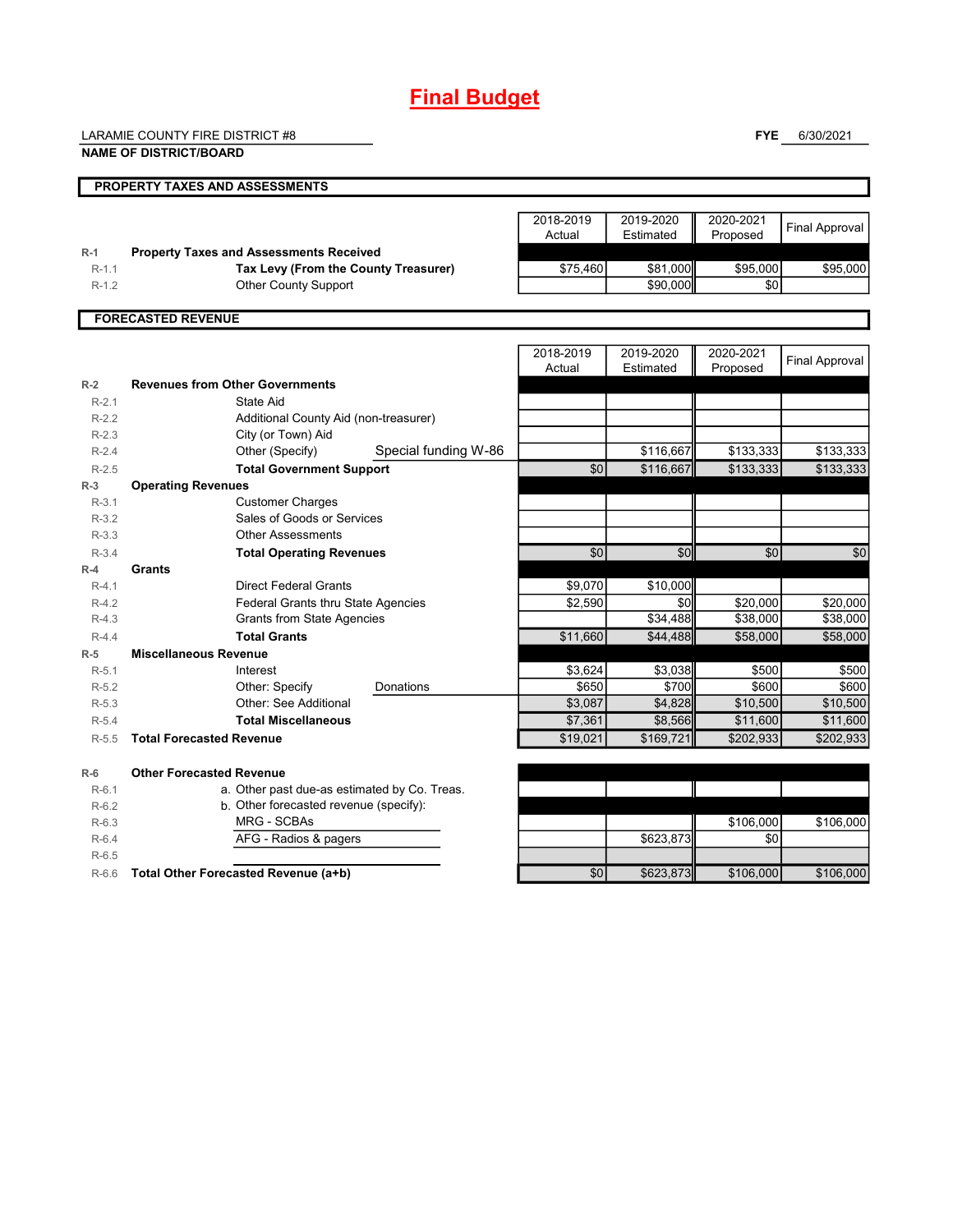#### **NAME OF DISTRICT/BOARD**

#### **FYE** 6/30/2021

## **CAPITAL OUTLAY BUDGET**

|           |                         | .        |
|-----------|-------------------------|----------|
| $E-1$     | <b>Capital Outlay</b>   |          |
| $E - 1.1$ | <b>Real Property</b>    |          |
| $E - 1.2$ | Vehicles                |          |
| $E-1.3$   | <b>Office Equipment</b> | \$0      |
| $E - 1.4$ | Other (Specify)         |          |
| $E - 1.5$ | Medical                 | \$11,288 |
| $E - 1.6$ | PPE - bunker gear       | \$2.374  |
| $E - 1.7$ | see additional details  | \$12,209 |
| $E - 1.8$ | TOTAL CAPITAL OUTLAY    | \$25.871 |

|         |                             | 2018-2019 | 2019-2020   | 2020-2021 |                |
|---------|-----------------------------|-----------|-------------|-----------|----------------|
|         |                             | Actual    | Estimated   | Proposed  | Final Approval |
|         | <b>Capital Outlay</b>       |           |             |           |                |
| $E-1.1$ | <b>Real Property</b>        |           |             |           |                |
| $E-1.2$ | Vehicles                    |           | \$154,928   | \$154,928 | \$154,928      |
| $E-1.3$ | Office Equipment            | \$0       |             |           |                |
| $E-1.4$ | Other (Specify)             |           |             |           |                |
| $E-1.5$ | Medical                     | \$11,288  | \$0         | \$10,500  | \$10,500       |
| $E-1.6$ | PPE - bunker gear           | \$2,374   | \$35,289    | \$21,000  | \$21,000       |
| $E-1.7$ | see additional details      | \$12,209  | \$833,961   | \$48,000  | \$48,000       |
| $E-1.8$ | <b>TOTAL CAPITAL OUTLAY</b> | \$25,871  | \$1,024,178 | \$234,428 | \$234,428      |

#### **ADMINISTRATION BUDGET**

|           |                                      |                                 | nuuai    |
|-----------|--------------------------------------|---------------------------------|----------|
| $E-2$     | <b>Personnel Services</b>            |                                 |          |
| $E - 2.1$ |                                      | Administrator                   | \$8,652  |
| $E-2.2$   |                                      | Secretary                       |          |
| $E - 2.3$ |                                      | Clerical                        |          |
| $E - 2.4$ |                                      | Other (Specify)                 |          |
| $E-2.5$   |                                      |                                 |          |
| $E-2.6$   |                                      |                                 |          |
| $E - 2.7$ |                                      |                                 |          |
| $E-3$     | <b>Board Expenses</b>                |                                 |          |
| $E - 3.1$ |                                      | Travel                          |          |
| $E - 3.2$ |                                      | Mileage                         |          |
| $E - 3.3$ |                                      | Other (Specify)                 |          |
| $E - 3.4$ |                                      | <b>Election Judges</b>          | \$300    |
| $E - 3.5$ |                                      | Legal Advertising               | \$459    |
| $E - 3.6$ |                                      |                                 |          |
| $E-4$     | <b>Contractual Services</b>          |                                 |          |
| $E - 4.1$ |                                      | Legal                           |          |
| $E-4.2$   |                                      | Accounting/Auditing             |          |
| $E-4.3$   |                                      | Other (Specify)                 |          |
| $E-4.4$   |                                      | Payroll service                 | \$4      |
| $E-4.5$   |                                      | Contract labor                  | \$600    |
| $E-4.6$   |                                      |                                 |          |
| $E-5$     | <b>Other Administrative Expenses</b> |                                 |          |
| $E - 5.1$ |                                      | <b>Office Supplies</b>          | \$692    |
| $E - 5.2$ |                                      | Office equipment, rent & repair |          |
| $E - 5.3$ |                                      | Education                       |          |
| $E - 5.4$ |                                      | Registrations                   |          |
| $E - 5.5$ |                                      | Other (Specify)                 |          |
| $E - 5.6$ |                                      | Software                        | \$1,060  |
| $E - 5.7$ |                                      | Background checks               | \$50     |
| $E - 5.8$ |                                      |                                 |          |
| $E-6$     | <b>TOTAL ADMINISTRATION</b>          |                                 | \$11,817 |

|                          |                                      | 2018-2019<br>Actual | 2019-2020<br>Estimated | 2020-2021<br>Proposed | Final Approval |
|--------------------------|--------------------------------------|---------------------|------------------------|-----------------------|----------------|
| Ż                        | <b>Personnel Services</b>            |                     |                        |                       |                |
| $E - 2.1$                | Administrator                        | \$8,652             | \$10,874               | \$12,000              | \$12,000       |
| $E - 2.2$                | Secretary                            |                     |                        |                       |                |
| $E - 2.3$                | Clerical                             |                     |                        |                       |                |
| $E - 2.4$                | Other (Specify)                      |                     |                        |                       |                |
| $E-2.5$                  |                                      |                     |                        |                       |                |
| $E - 2.6$                |                                      |                     |                        |                       |                |
| $E - 2.7$                |                                      |                     |                        |                       |                |
| $\overline{\phantom{a}}$ | <b>Board Expenses</b>                |                     |                        |                       |                |
| $E-3.1$                  | Travel                               |                     |                        |                       |                |
| $E - 3.2$                | Mileage                              |                     |                        |                       |                |
| $E - 3.3$                | Other (Specify)                      |                     |                        |                       |                |
| $E - 3.4$                | <b>Election Judges</b>               | \$300               | \$0                    | \$300                 | \$300          |
| $E-3.5$                  | Legal Advertising                    | \$459               | \$303                  | \$500                 | \$500          |
| $E - 3.6$                |                                      |                     |                        |                       |                |
| ı.                       | <b>Contractual Services</b>          |                     |                        |                       |                |
| $E - 4.1$                | Legal                                |                     |                        |                       |                |
| $E-4.2$                  | Accounting/Auditing                  |                     |                        |                       |                |
| $E - 4.3$                | Other (Specify)                      |                     |                        |                       |                |
| $E - 4.4$                | Payroll service                      | \$4                 | \$3                    | \$6                   | \$6            |
| $E - 4.5$                | Contract labor                       | \$600               |                        |                       |                |
| $E - 4.6$                |                                      |                     |                        |                       |                |
| 5                        | <b>Other Administrative Expenses</b> |                     |                        |                       |                |
| $E - 5.1$                | <b>Office Supplies</b>               | \$692               | \$303                  | \$750                 | \$750          |
| $E - 5.2$                | Office equipment, rent & repair      |                     |                        |                       |                |
| $E - 5.3$                | Education                            |                     |                        |                       |                |
| $E - 5.4$                | Registrations                        |                     |                        |                       |                |
| $E - 5.5$                | Other (Specify)                      |                     |                        |                       |                |
| $E - 5.6$                | Software                             | \$1,060             | \$828                  | \$3,000               | \$3,000        |
| $E - 5.7$                | Background checks                    | \$50                | \$0                    | \$100                 | \$100          |
| $E - 5.8$                |                                      |                     |                        |                       |                |
| ŝ                        | <b>TOTAL ADMINISTRATION</b>          | \$11,817            | \$12,311               | \$16,656              | \$16,656       |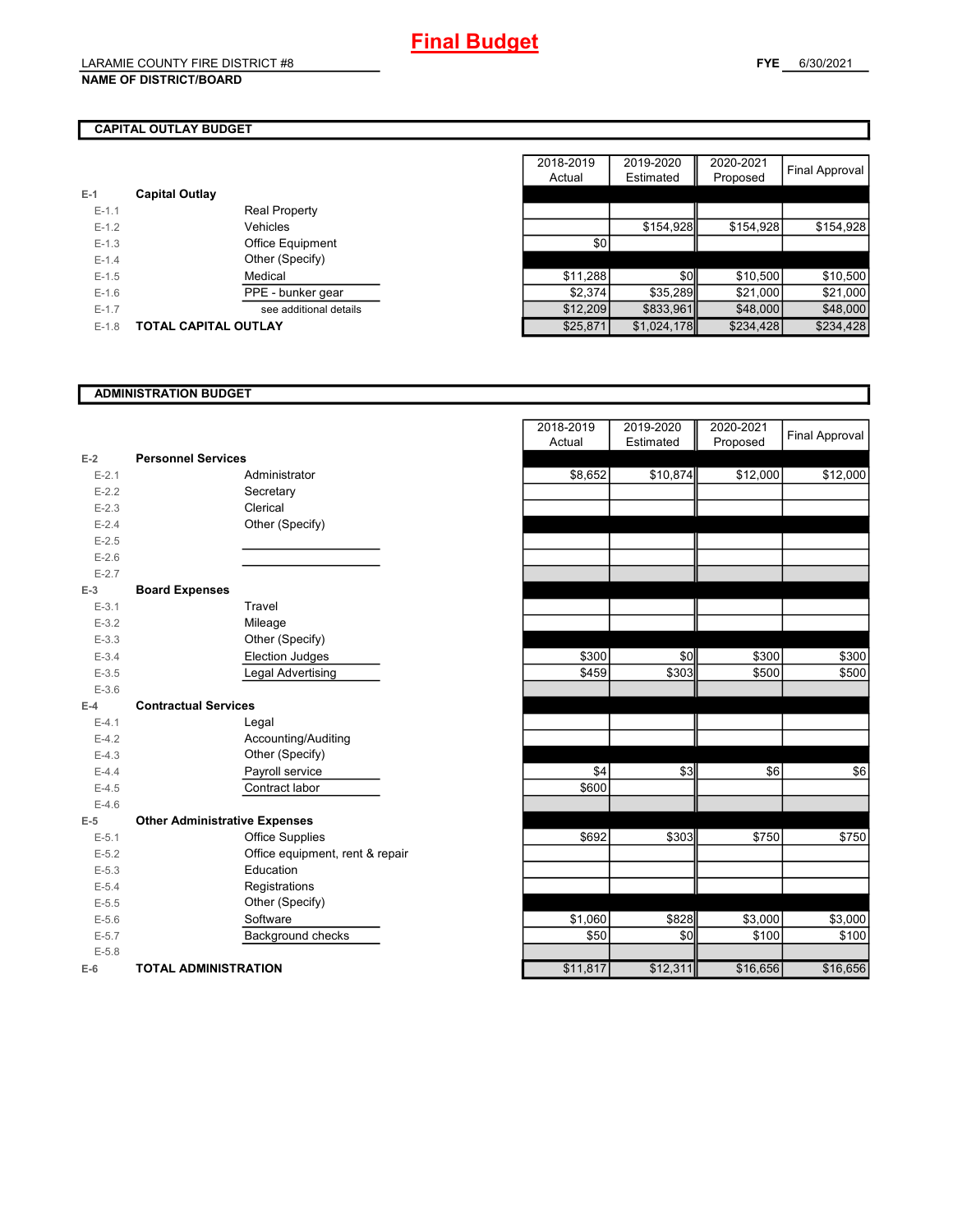### **OPERATIONS BUDGET**

| E-7       | <b>Personnel Services</b>              |
|-----------|----------------------------------------|
| $E - 7.1$ | Wages--Operations                      |
| $E - 7.2$ | <b>Service Contracts</b>               |
| $E - 7.3$ | Other (Specify)                        |
| $E - 7.4$ |                                        |
| $E - 7.5$ |                                        |
| $E - 7.6$ |                                        |
| E-8       | <b>Travel</b>                          |
| $E-8.1$   | Mileage                                |
| $E-8.2$   | Other (Specify)                        |
| $E - 8.3$ | Training                               |
| $E - 8.4$ |                                        |
| $E - 8.5$ |                                        |
| $E-9$     | <b>Operating supplies (List)</b>       |
| $E-9.1$   | <b>Medical supplies</b>                |
| $E-9.2$   | Fuel                                   |
| $E-9.3$   | <b>Station &amp; Nutritional</b>       |
| $E - 9.4$ | Uniforms                               |
| $E-9.5$   |                                        |
| $E-10$    | <b>Program Services (List)</b>         |
|           |                                        |
| $E-10.1$  | Community Open House                   |
| $E-10.2$  | <b>Recruitment &amp; Retention</b>     |
| $E-10.3$  |                                        |
| $E-10.4$  |                                        |
| $E-10.5$  |                                        |
| $E-11$    | <b>Contractual Arrangements (List)</b> |
| $E-11.1$  |                                        |
| $E-11.2$  |                                        |
| $E-11.3$  |                                        |
| $E-11.4$  |                                        |
| $E-11.5$  |                                        |
| $E-12$    | <b>Other operations (Specify)</b>      |
| $E-12.1$  | <b>Utiities</b>                        |
| $E-12.2$  | Dues                                   |
| $E-12.3$  | Vehicle Maint & repair                 |
| $E-12.4$  | Facility Maint & repair                |
| $E-12.5$  | see additional details                 |

|                |                                        | 2018-2019<br>Actual | 2019-2020<br>Estimated | 2020-2021<br>Proposed | <b>Final Approval</b> |
|----------------|----------------------------------------|---------------------|------------------------|-----------------------|-----------------------|
| $\overline{7}$ | <b>Personnel Services</b>              |                     |                        |                       |                       |
| $E - 7.1$      | Wages--Operations                      |                     |                        |                       |                       |
| $E - 7.2$      | <b>Service Contracts</b>               |                     |                        |                       |                       |
| $E - 7.3$      | Other (Specify)                        |                     |                        |                       |                       |
| $E - 7.4$      |                                        |                     |                        |                       |                       |
| $E - 7.5$      |                                        |                     |                        |                       |                       |
| $E - 7.6$      |                                        |                     |                        |                       |                       |
| 8              | <b>Travel</b>                          |                     |                        |                       |                       |
| $E - 8.1$      | Mileage                                |                     |                        |                       |                       |
| $E-8.2$        | Other (Specify)                        |                     |                        |                       |                       |
| $E-8.3$        | Training                               | \$1,357             | \$1,562                | \$4,000               | \$4,000               |
| $E - 8.4$      |                                        |                     |                        |                       |                       |
| $E - 8.5$      |                                        |                     |                        |                       |                       |
| 9              | <b>Operating supplies (List)</b>       |                     |                        |                       |                       |
| $E-9.1$        | Medical supplies                       | \$1,159             | \$492                  | \$500                 | \$500                 |
| $E - 9.2$      | Fuel                                   | \$1,921             | \$1,890                | \$4,000               | \$4,000               |
| $E-9.3$        | Station & Nutritional                  | \$930               | \$633                  | \$1,200               | \$1,200               |
| $E-9.4$        | <b>Uniforms</b>                        | \$0                 | \$0                    | \$300                 | \$300                 |
| $E - 9.5$      |                                        |                     |                        |                       |                       |
| $-10$          | <b>Program Services (List)</b>         |                     |                        |                       |                       |
| $E-10.1$       | Community Open House                   | \$0                 | \$0                    | \$1,000               | \$1,000               |
| $E-10.2$       | Recruitment & Retention                | \$1,591             | \$2,412                | \$2,000               | \$2,000               |
| $E-10.3$       |                                        |                     |                        |                       |                       |
| $E-10.4$       |                                        |                     |                        |                       |                       |
| $E-10.5$       |                                        |                     |                        |                       |                       |
| 41.            | <b>Contractual Arrangements (List)</b> |                     |                        |                       |                       |
| $E-11.1$       |                                        |                     |                        |                       |                       |
| $E-11.2$       |                                        |                     |                        |                       |                       |
| $E-11.3$       |                                        |                     |                        |                       |                       |
| $E-11.4$       |                                        |                     |                        |                       |                       |
| $E-11.5$       |                                        |                     |                        |                       |                       |
| 12             | <b>Other operations (Specify)</b>      |                     |                        |                       |                       |
| $E-12.1$       | <b>Utiities</b>                        | \$8,906             | \$11,856               | \$15,000              | \$15,000              |
| $E-12.2$       | Dues                                   | \$200               | \$200                  | \$200                 | \$200                 |
| $E-12.3$       | Vehicle Maint & repair                 | \$4,288             | \$3,359                | \$5,000               | \$5,000               |
| $E-12.4$       | Facility Maint & repair                | \$725               | \$1,675                | \$1,000               | \$1,000               |
| $E-12.5$       | see additional details                 | \$4,618             | \$3,980                | \$6,300               | \$6,300               |
| $-13$          | <b>TOTAL OPERATIONS</b>                | \$25,695            | \$28,059               | \$40,500              | \$40,500              |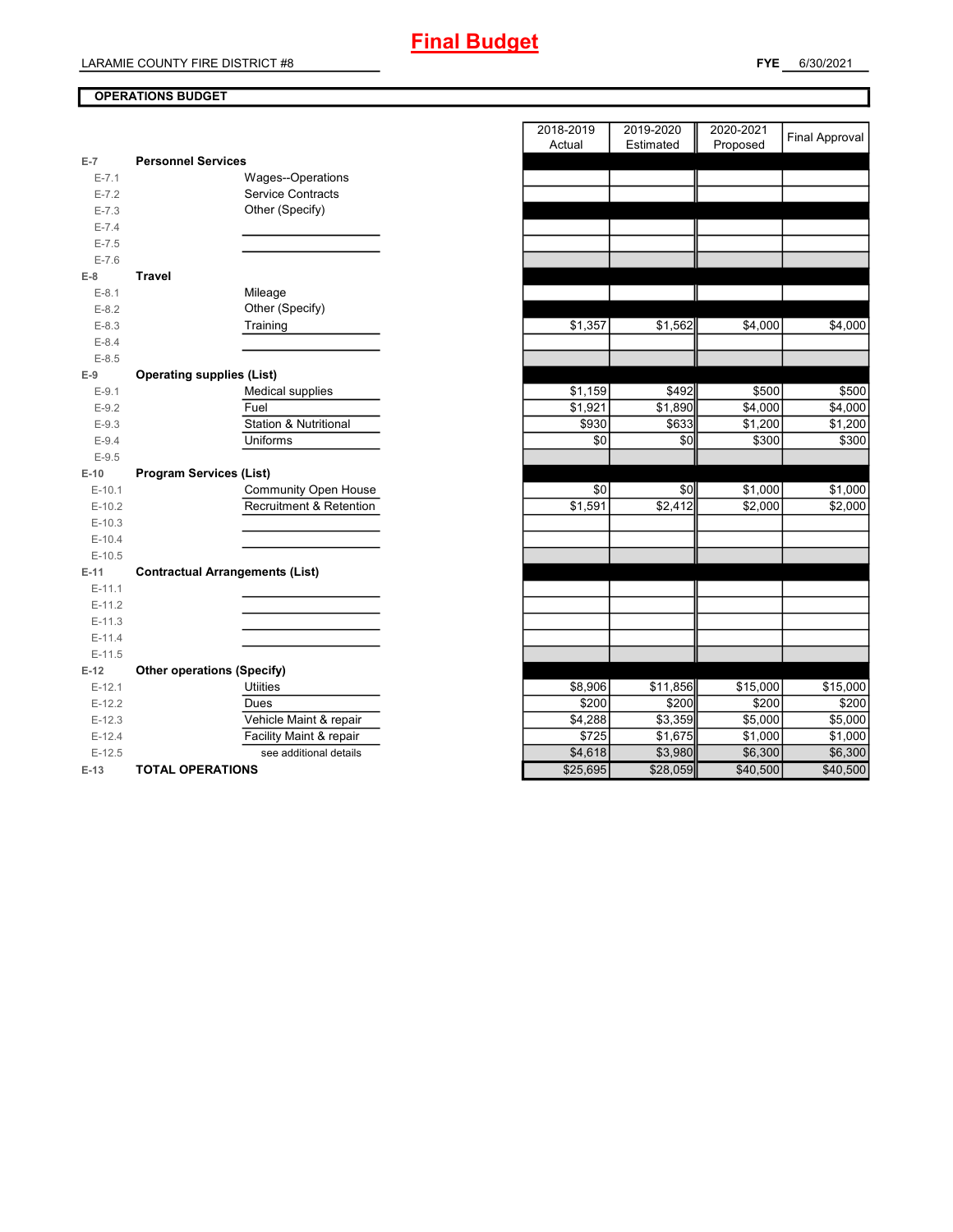### **INDIRECT COSTS BUDGET**

| $E-14$<br>Insurance<br>\$500<br>\$500<br>\$500<br>Liability<br>$E-14.1$<br>\$4,160<br>\$4,806<br>\$6,500<br>Buildings and vehicles<br>$E-14.2$<br>$E-14.3$<br>Equipment<br>Other (Specify)<br>$E-14.4$<br>Treasurer's Bond<br>\$0<br>$E-14.5$<br>$E-14.6$<br>$E-14.7$<br>$E-15$<br>Indirect payroll costs:<br>\$675<br>\$800<br>\$536<br>FICA (Social Security) taxes<br>$E-15.1$<br>\$2,500<br><b>Workers Compensation</b><br>\$1,858<br>\$2,478<br>$E-15.2$<br>\$73<br><b>Unemployment Taxes</b><br>\$65<br>\$150<br>$E-15.3$<br>\$180<br>\$660<br>\$2,525<br>Retirement<br>$E-15.4$<br><b>Health Insurance</b><br>$E-15.5$<br>Other (Specify)<br>$E-15.6$<br>\$125<br>\$160<br>\$350<br>Medicare<br>$E-15.7$<br>$E-15.8$<br>$E-15.9$ |  | 2018-2019<br>Actual | 2019-2020<br>Estimated | 2020-2021<br>Proposed | <b>Final Approval</b> |
|-----------------------------------------------------------------------------------------------------------------------------------------------------------------------------------------------------------------------------------------------------------------------------------------------------------------------------------------------------------------------------------------------------------------------------------------------------------------------------------------------------------------------------------------------------------------------------------------------------------------------------------------------------------------------------------------------------------------------------------------|--|---------------------|------------------------|-----------------------|-----------------------|
|                                                                                                                                                                                                                                                                                                                                                                                                                                                                                                                                                                                                                                                                                                                                         |  |                     |                        |                       |                       |
|                                                                                                                                                                                                                                                                                                                                                                                                                                                                                                                                                                                                                                                                                                                                         |  |                     |                        |                       | \$500                 |
|                                                                                                                                                                                                                                                                                                                                                                                                                                                                                                                                                                                                                                                                                                                                         |  |                     |                        |                       | \$6,500               |
|                                                                                                                                                                                                                                                                                                                                                                                                                                                                                                                                                                                                                                                                                                                                         |  |                     |                        |                       |                       |
|                                                                                                                                                                                                                                                                                                                                                                                                                                                                                                                                                                                                                                                                                                                                         |  |                     |                        |                       |                       |
|                                                                                                                                                                                                                                                                                                                                                                                                                                                                                                                                                                                                                                                                                                                                         |  |                     |                        |                       |                       |
|                                                                                                                                                                                                                                                                                                                                                                                                                                                                                                                                                                                                                                                                                                                                         |  |                     |                        |                       |                       |
|                                                                                                                                                                                                                                                                                                                                                                                                                                                                                                                                                                                                                                                                                                                                         |  |                     |                        |                       |                       |
|                                                                                                                                                                                                                                                                                                                                                                                                                                                                                                                                                                                                                                                                                                                                         |  |                     |                        |                       |                       |
|                                                                                                                                                                                                                                                                                                                                                                                                                                                                                                                                                                                                                                                                                                                                         |  |                     |                        |                       | \$800                 |
|                                                                                                                                                                                                                                                                                                                                                                                                                                                                                                                                                                                                                                                                                                                                         |  |                     |                        |                       | \$2,500               |
|                                                                                                                                                                                                                                                                                                                                                                                                                                                                                                                                                                                                                                                                                                                                         |  |                     |                        |                       | \$150                 |
|                                                                                                                                                                                                                                                                                                                                                                                                                                                                                                                                                                                                                                                                                                                                         |  |                     |                        |                       | \$2,525               |
|                                                                                                                                                                                                                                                                                                                                                                                                                                                                                                                                                                                                                                                                                                                                         |  |                     |                        |                       |                       |
|                                                                                                                                                                                                                                                                                                                                                                                                                                                                                                                                                                                                                                                                                                                                         |  |                     |                        |                       |                       |
|                                                                                                                                                                                                                                                                                                                                                                                                                                                                                                                                                                                                                                                                                                                                         |  |                     |                        |                       | \$350                 |
|                                                                                                                                                                                                                                                                                                                                                                                                                                                                                                                                                                                                                                                                                                                                         |  |                     |                        |                       |                       |
|                                                                                                                                                                                                                                                                                                                                                                                                                                                                                                                                                                                                                                                                                                                                         |  |                     |                        |                       |                       |
| \$13,325<br>\$7,432<br>\$9,344<br><b>TOTAL INDIRECT COSTS</b><br>$E-17$                                                                                                                                                                                                                                                                                                                                                                                                                                                                                                                                                                                                                                                                 |  |                     |                        |                       | \$13,325              |

#### **DEBT SERVICE BUDGET**

|         |                     | 2018-2019 | 2019-2020 | 2020-2021 |                |
|---------|---------------------|-----------|-----------|-----------|----------------|
|         |                     | Actual    | Estimated | Proposed  | Final Approval |
| $D-1$   | <b>Debt Service</b> |           |           |           |                |
| $D-1.1$ | Principal           |           | \$149.328 | \$149.328 | \$149.328      |
| $D-1.2$ | Interest            |           | \$5.600   | \$5,600   | \$5,600        |
| $D-1.3$ | Fees                |           |           |           |                |
| $D-2$   | TOTAL DEBT SERVICE  | \$0       | \$154,928 | \$154,928 | \$154.928      |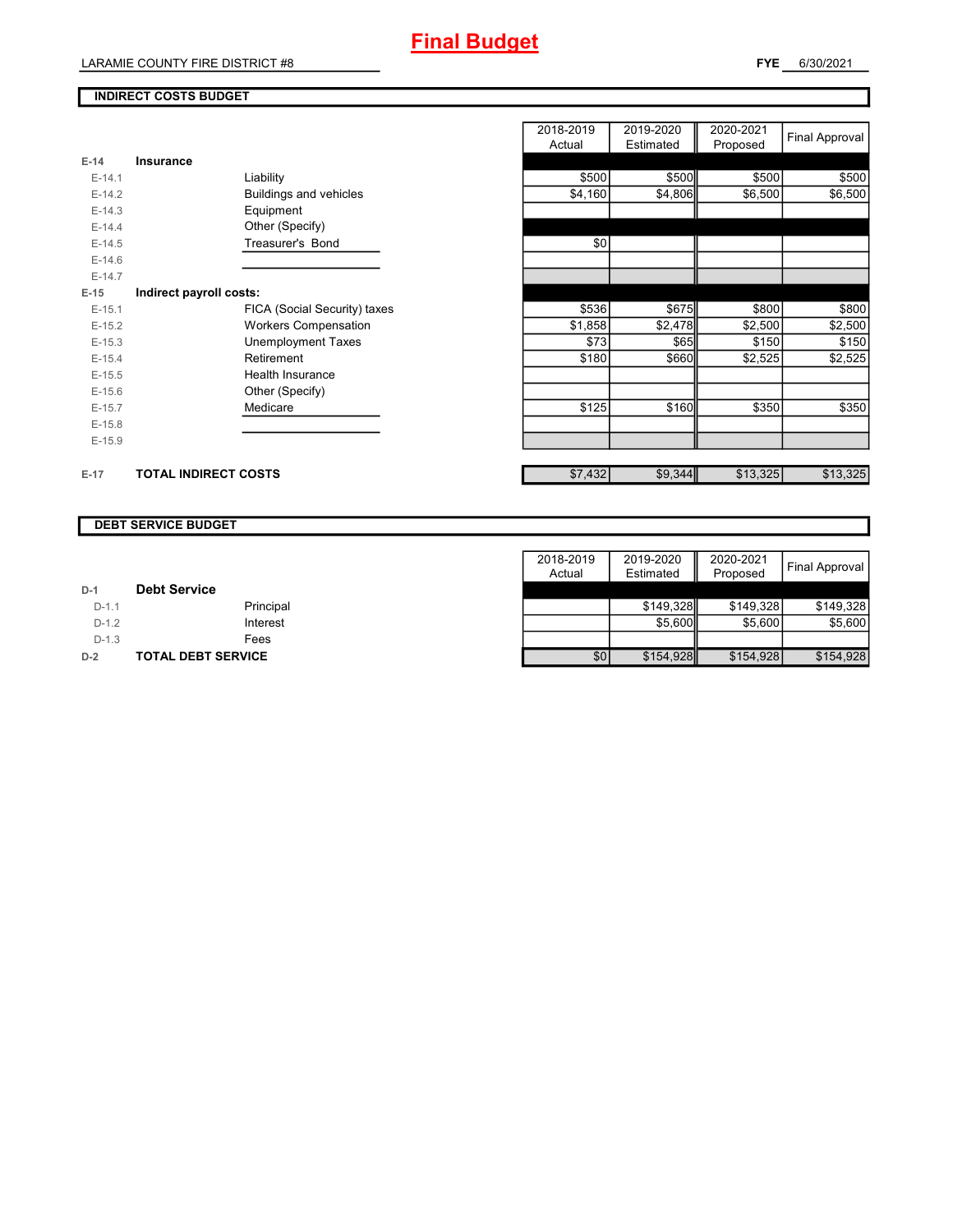#### LARAMIE COUNTY FIRE DISTRICT #8 **NAME OF DISTRICT/BOARD**

|         |                                                     | End of Year | Beginning        | Beginning |                       |
|---------|-----------------------------------------------------|-------------|------------------|-----------|-----------------------|
|         |                                                     | 2018-2019   | 2019-2020        | 2020-2021 |                       |
| $C-1$   | <b>Balances at Beginning of Fiscal Year</b>         | Actual      | Estimated        | Proposed  | <b>Final Approval</b> |
| $C-1.1$ | General Fund Checking Account Balance               | \$31,177    | \$31,177         | \$33,472  | \$33,472              |
| $C-1.2$ | Savings and Investments Account Balance             | \$185,994   | \$185,994        | \$106,615 | \$106,615             |
| $C-1.3$ | General Fund CD Balance                             |             | \$0              |           |                       |
| $C-1.4$ | All Other Funds                                     | \$10,782    | \$10,782         | \$11,019  | \$11,019              |
| $C-1.5$ | Reserves (From Below)                               | \$0         | \$0 <sub>l</sub> | \$0       | \$0                   |
| $C-1.6$ | <b>Total Estimated Cash and Investments on Hand</b> | \$227,953   | \$227,953        | \$151,106 | \$151,106             |
| $C-2$   | <b>General Fund Reductions:</b>                     |             |                  |           |                       |
| $C-2.1$ | a. Unpaid bills at FYE                              |             |                  |           |                       |
| $C-2.2$ | b. Reserves                                         | \$0         | \$0              | \$0       | \$0                   |

**C-2.3 Total Deductions (a+b)** 

**C-2.4 Estimated Non-Restricted Funds Available** 

| \$0       |           | \$0       |           |
|-----------|-----------|-----------|-----------|
| \$0       |           | 80'       |           |
| \$227,953 | \$227,953 | \$151,106 | \$151,106 |

#### **SINKING & DEBT SERVICE FUNDS**

| $C-3$    |                                                             | 2018-2019<br>Actual | 2019-2020<br>Estimated | 2020-2021<br>Proposed | Final Approval |
|----------|-------------------------------------------------------------|---------------------|------------------------|-----------------------|----------------|
| $C-3.1$  | Beginning Balance in Reserve Account (end of previous year) |                     | \$0 <sub>l</sub>       | \$0                   |                |
| $C-3.2$  | Date of Reserve Approval in Minutes:                        |                     |                        |                       |                |
| $C-3.3$  | Amount to be added to the reserve                           |                     |                        |                       |                |
| $C-3.4$  | Date of Reserve Approval in Minutes:                        |                     |                        |                       |                |
| $C-3.5$  | SUB-TOTAL                                                   | \$0                 | \$0                    | \$0                   | \$0            |
| $C-3.6$  | Identify the amount and project to be spent                 |                     |                        |                       |                |
| $C-3.7$  | а.                                                          |                     |                        |                       |                |
| $C-3.8$  | b.                                                          |                     |                        |                       |                |
| $C-3.9$  | c.                                                          |                     |                        |                       |                |
| $C-3.10$ | Date of Reserve Approval in Minutes:                        |                     |                        |                       |                |
| $C-3.11$ | TOTAL CAPITAL OUTLAY (a+b+c)                                | \$0                 | \$0                    | \$0                   | \$0            |
| $C-3.12$ | Balance to be retained                                      | \$0                 | \$0                    | \$0                   | \$0            |
|          |                                                             |                     |                        |                       |                |

#### **RESERVES**

| $C-4$    |                                                             | 2018-2019<br>Actual | 2019-2020<br>Estimated | 2020-2021 | Final Approval |
|----------|-------------------------------------------------------------|---------------------|------------------------|-----------|----------------|
|          |                                                             |                     |                        | Proposed  |                |
| $C-4.1$  | Beginning Balance in Reserve Account (end of previous year) |                     | \$0                    | \$0       |                |
| $C-4.2$  | Date of Reserve Approval in Minutes:                        |                     |                        |           |                |
| $C-4.3$  | Amount to be added to the reserve                           |                     |                        |           |                |
| $C-4.4$  | Date of Reserve Approval in Minutes:                        |                     |                        |           |                |
| $C-4.5$  | SUB-TOTAL                                                   | \$0                 | \$0                    | \$0       | \$0            |
| $C-4.6$  | Identify the amount and project to be spent                 |                     |                        |           |                |
| $C-4.7$  | а.                                                          |                     |                        |           |                |
| $C-4.8$  | b.                                                          |                     |                        |           |                |
| $C-4.9$  |                                                             |                     |                        |           |                |
| $C-4.10$ | Date of Reserve Approval in Minutes:                        |                     |                        |           |                |
| $C-4.11$ | TOTAL OTHER RESERVE OUTLAY (a+b+c)                          | \$0                 | \$0                    | \$0       | \$0            |
| $C-4.12$ | Balance to be retained                                      | \$0                 | \$0                    | \$0       | \$0            |

#### **BOND FUNDS**

|         |                                                             | 2018-2019        | 2019-2020 | 2020-2021 | Final Approval |
|---------|-------------------------------------------------------------|------------------|-----------|-----------|----------------|
| $C-5$   |                                                             | Actual           | Estimated | Proposed  |                |
| $C-5.1$ | Beginning Balance in Reserve Account (end of previous year) |                  | \$0       | \$0       |                |
| $C-5.2$ | Date of Reserve Approval in Minutes:                        |                  |           |           |                |
| $C-5.3$ | Amount to be added to the reserve                           |                  |           |           |                |
| $C-5.4$ | Date of Reserve Approval in Minutes:                        |                  |           |           |                |
| $C-5.5$ | SUB-TOTAL                                                   | \$0 <sub>1</sub> | \$0       | \$0       | \$0            |
| $C-5.6$ | Identify the amount and project to be spent                 |                  |           |           |                |
| $C-5.7$ | Date of Reserve Approval in Minutes:                        |                  |           |           |                |
| $C-5.8$ | Balance to be retained                                      | \$0              | \$0       | \$0       | \$0            |
|         |                                                             |                  |           |           |                |
| $C-5.9$ | TOTAL TO BE SPENT                                           | \$0              | \$0       | \$0       | \$0            |